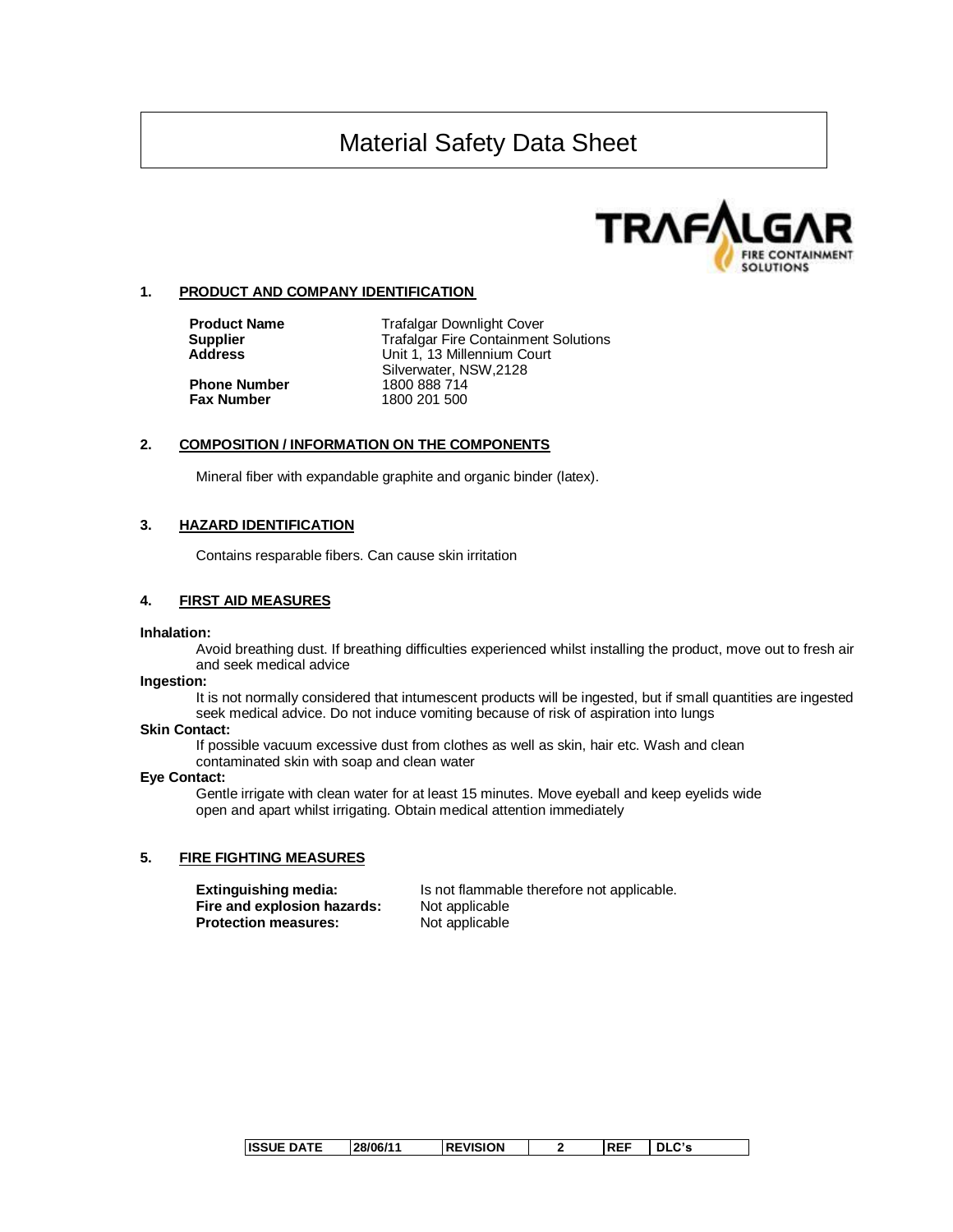## **6. ACCIDENTAL RELEASE MEASURES**

#### **Personal precautions:**

Protective clothing should be provided for workers when a significant quantity of fibres are liable to be deposited on their clothing. Clothes should be washed by a suitable organization

#### **Environmental precautions:**

Dust from intumescent products should be removed by vacuum, in a direction away from the operator, at frequent intervals during work to prevent the accumulation of dust. Where vacuuming is not possible then dust should be dampened and collected whilst still damp. All dust and hard waste should be placed in double impermeable, heave gauge polythene sacks or bags which should be then sealed. Such waste must be disposed of at an authorised waste disposal site.

#### **Cleaning up:**

Industrial type vacuum cleaners fitted with 'H' type filters and suitable bags must be used.

### **7. HANDLING AND STORAGE**

#### **Storage**:

Both machined and un-machined items should be packed to prevent movement, abrasion during movement and absorption of water. Otherwise normal safe precaution for handling can be employed. To avoid damage and distortion, store on a smooth level foundation. Store fully supported of the ground in a cool dry place. Protect from excessive heat

## **Recommended shelf life:**

The products should be stored indoors. No shelf life is given as this product will not deteriorate in store age

#### **Handling:**

Working with the products in confined ceiling spaces may create respirable fibres. Where dust is generated, approved extraction equipment should be used and approved dust masks must be used by installers and all those in close vicinity to the installations.

## **8. EXPOSURE CONTROLS / PERSONAL PROTECTION**

#### **Occupational exposure limits:**

Man-made fibres can cause irritation of the skin and eyes and excessively dusty conditions may cause irritation of the upper respiratory tract. They contain fibres which can be breathed into the lungs.

### **Engineering measures:**

Fit and use approved extraction systems. Local ventilation for machining areas. Approved dust mask should be used.

#### **Personal protective equipment:**

Respiratory protection - see engineering measures.

Hand protection - gloves can be used when handling large areas. Barrier cream can be used for any skin irritation.

Eye protection - use approved eye protection whilst installing.

Other skin protection - not applicable, however to aid personal hygiene suitable overalls can be worn. As a minimum long sleeve cotton shirts are recommended.

| <b>ISSUE DATE</b> | 28/06/11 | <b>REVISION</b> | <b>REF</b> | הים וח |
|-------------------|----------|-----------------|------------|--------|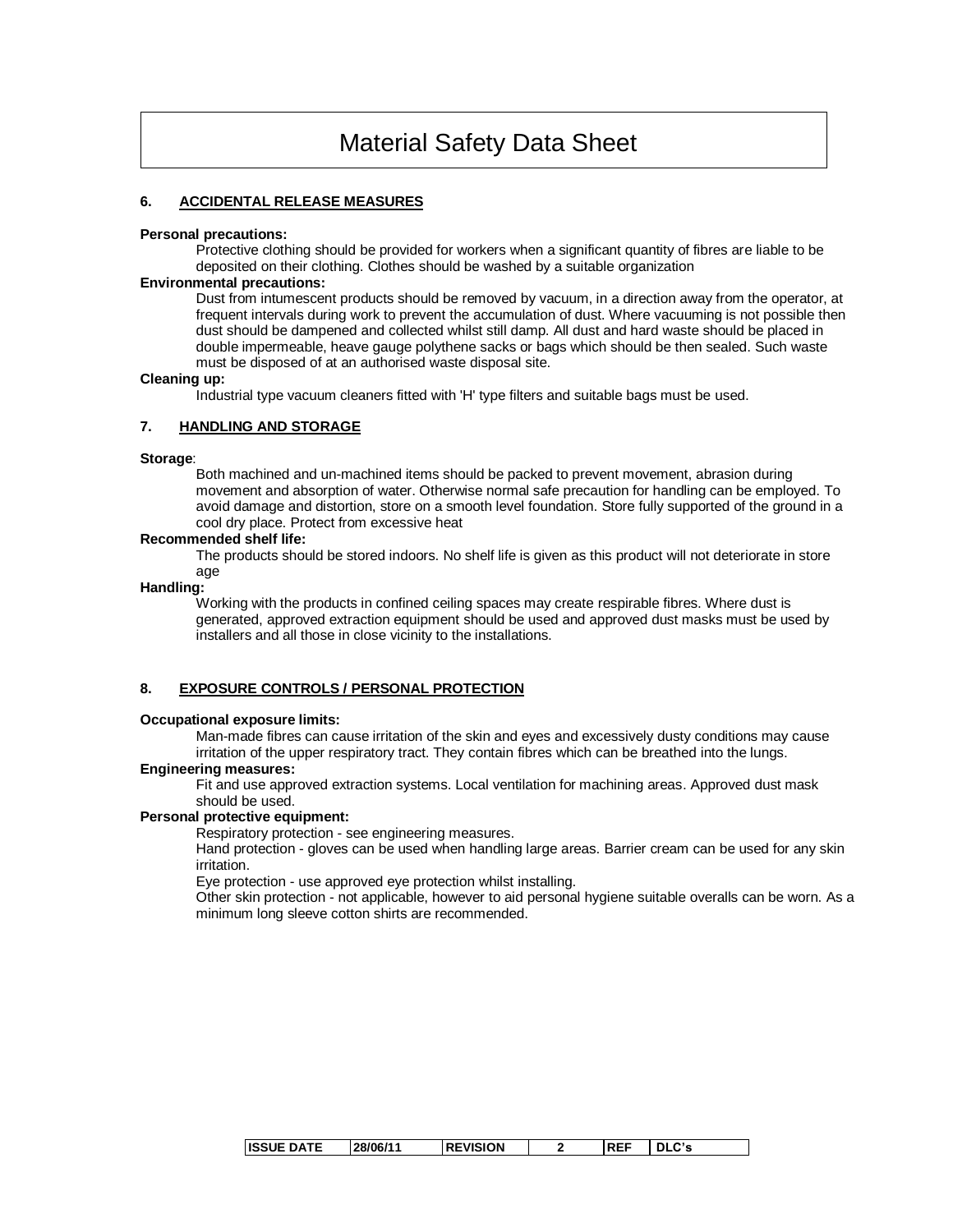## **9. PHYSICAL AND CHEMICAL PROPERTIES**

| Appearance                  | Black in colour. |
|-----------------------------|------------------|
| Odour                       | N/A              |
| PH.                         | N/A              |
| Viscosity                   | N/A              |
| Freezing point              | N/A              |
| Boiling point               | N/A              |
| Melting point               | N/A              |
| Flash point                 | N/A              |
| Expanding temperature       | $≥200$ °C        |
| Auto-flammability.          | N/A              |
| <b>Explosive properties</b> | N/A              |
| Vapour pressure             | N/A              |
| Vapour density              | N/A              |
| Relative density            | 150-250 kg/m     |

## **10. STABILITY AND REACTIVITY**

#### **Stability:**

Considered stable under relative high temperatures and pressure. Consult Trafalgar for application suitability before use. If exposed to other chemicals reactivity must be checked before use

**Materials to avoid:** Consult Trafalgar.

**Recommended materials for equipment:**

No Special Requirements.

**Hazardous decomposition products:**

Residue will contain Quartz

## **11. TOXICOLOGICAL INFORMATION**

### **Short term effects:**

| Eye contact:  | Irritation.                                                                                                                                                                            |
|---------------|----------------------------------------------------------------------------------------------------------------------------------------------------------------------------------------|
| Skin contact: | Whilst most people's skin becomes resistant after a period of adaptation, some need to<br>take precautions to protect their skin and a small number may have to move to other<br>work. |
| Ingestion:    | Not Applicable.                                                                                                                                                                        |
| Inhalation:   | Nose and throat irritation.                                                                                                                                                            |

#### **Chronic effects**

As mineral fibres are respirable and may be retained in the lung, there is the possibility of long term damage from exposure to high levels of dust. Dust levels to be expected with normal handling would be unlikely to exceed any known control limits but wearing suitable dust masks alleviates any concerns.

## **12. ECOLOGICAL INFORMATION**

Stable product with no known adverse environmental effects.

#### **13. DISPOSAL**

All intumescent based product waste must be disposed of at an authorised site suitably packed and labeled as already indicated above.

| <b>ISSUE DATE</b><br>28/06/11 | <b>REVISION</b> |  | --<br>. PEL | $\sim$ $\sim$<br>DLC's |
|-------------------------------|-----------------|--|-------------|------------------------|
|-------------------------------|-----------------|--|-------------|------------------------|